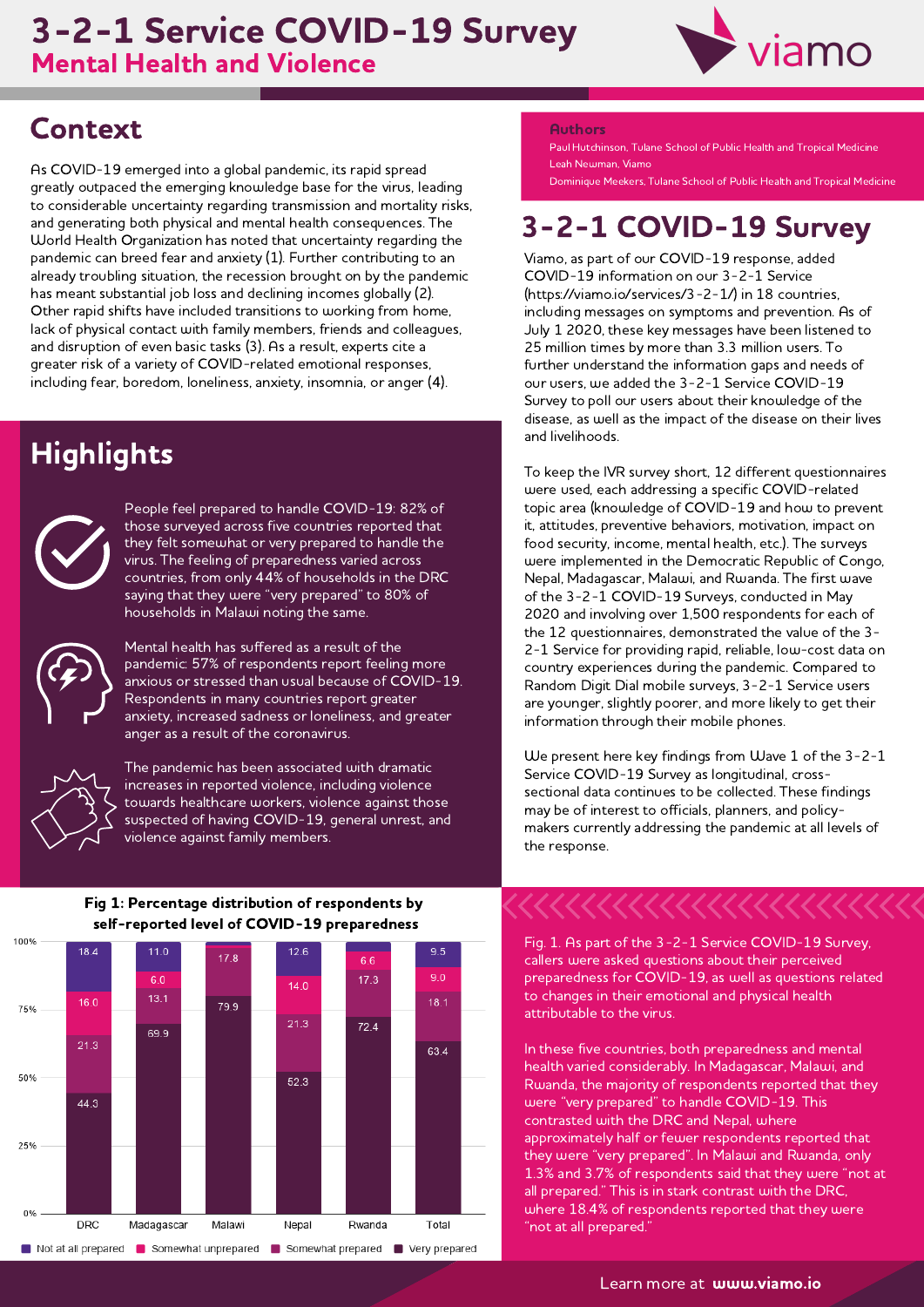



### Fig 2: Percentage distribution of respondents by selfreported level of anxiety about coronavirus

Fig. 2. Ironically, the countries that had the highest percentage of respondents who report feeling very prepared to handle the coronavirus also had the highest percentages of respondents<br>who felt more stressed than usual. Causality, however, is difficult to pinpoint since better prepared countries might also<br>have been experiencing greater public health awareness. Overall, just over half of respondents reported feeling more nervous/anxious/stressed than usual. In both Malawi and Rwanda, approximately two-thirds of respondents reported they were more nervous/anxious/stressed than usual, while roughly half of respondents in the DRC, Madagascar, and Nepal said that they were feeling increased levels of anxiety.

of respondents reported being more anxious than usual 57%

Fig. 3/4. Overall, 62.5% of respondents reported that COVID-19 is making them feel more sad or lonely than usual and 56.1% reported rights are continuously of responsents reported that COVID 13 is making them recrimere sad or lonely than osed and sollow reported<br>Feeling more angry or upset than usual. People in Malawi were also the most likely to feel Nearly three-quarters of Malawians reported that they were more sad and lonely than usual and also more angry and upset than usual.<br>Similar to the pattern reported for stress and anxiety, approximately two-thirds of Malaga lonely.



Fig 3: Percentage distribution of respondents by selfreported level of sadness or loneliness because of the





Modeled after <sup>a</sup> Coronavirus Study created by researchers at Stanford University, participants were asked if they had experienced common physical reactions to anxiety, depression, and loneliness. In total, 43.8% of people surveyed reported physical symptoms at least one day in the past week. Individuals in the DRC appeared to have the highest occurrence of physical symptoms; approximately 57.2% of respondents reported that they had physical symptoms such as sweating, trouble breathing, nausea, or <sup>a</sup> pounding heart in the past <sup>7</sup> days when thinking about coronavirus experiences like loss of income or work and concerns about the infections, as compared with 42.9% of respondents in Rwanda and 40.0% of respondents in Madagascar.